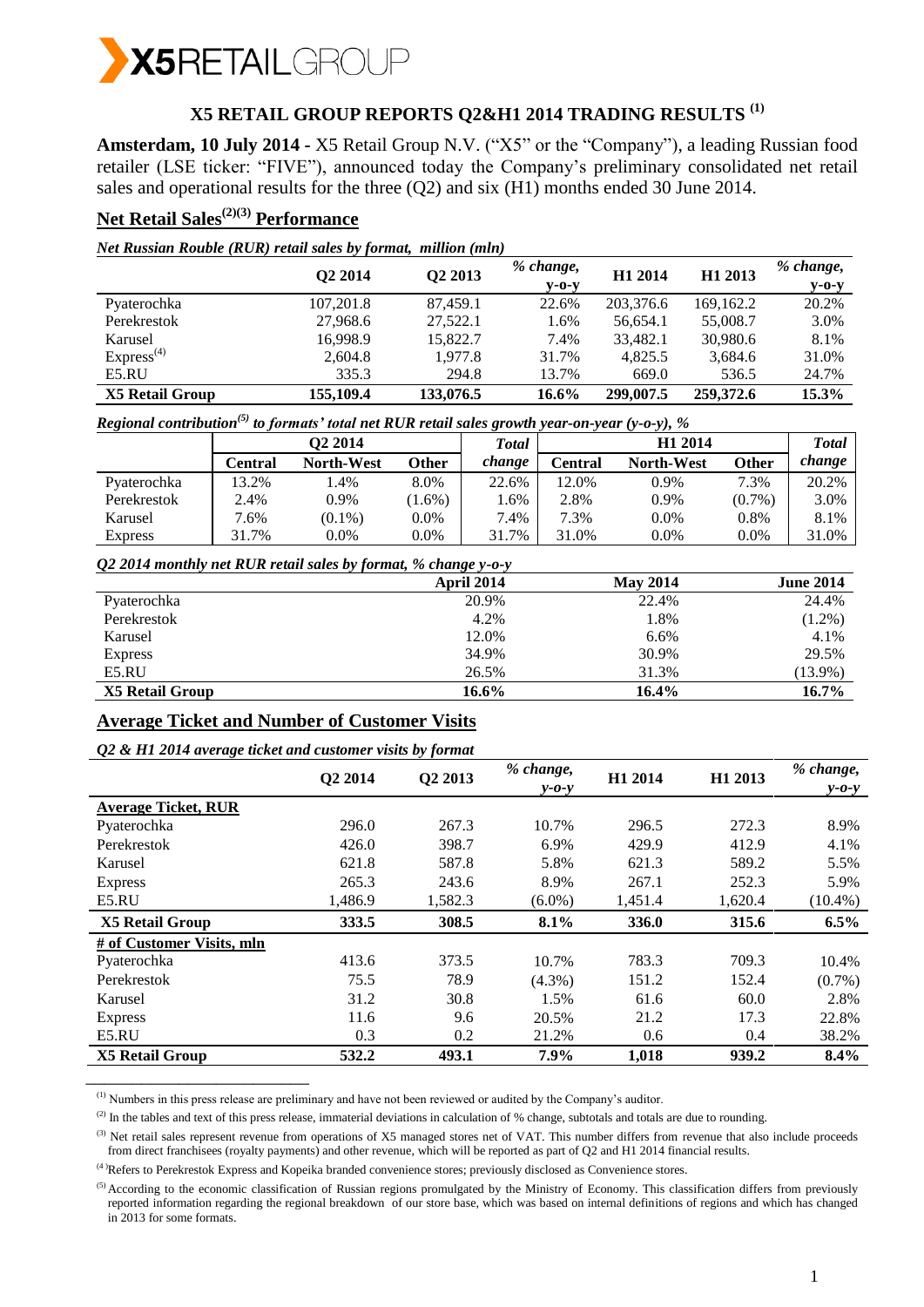

#### *Q2 2014 average monthly ticket and customer visits by format, % change y-o-y*

|                        | April 2014 | <b>May 2014</b> | <b>June 2014</b> |
|------------------------|------------|-----------------|------------------|
| <b>Average Ticket</b>  |            |                 |                  |
| Pyaterochka            | 9.3%       | 10.2%           | 12.7%            |
| Perekrestok            | 6.0%       | 5.2%            | 9.5%             |
| Karusel                | 8.3%       | 3.1%            | 6.2%             |
| <b>Express</b>         | 5.5%       | 9.4%            | 11.7%            |
| E5.RU                  | $(8.8\%)$  | $(12.3\%)$      | 7.2%             |
| <b>X5 Retail Group</b> | $7.4\%$    | $7.3\%$         | 9.7%             |
| # of Customer Visits   |            |                 |                  |
| Pyaterochka            | 10.7%      | 11.1%           | 10.4%            |
| Perekrestok            | $(1.6\%)$  | $(3.5\%)$       | $(8.0\%)$        |
| Karusel                | 3.3%       | 3.3%            | $(2.2\%)$        |
| <b>Express</b>         | 27.4%      | 21.5%           | 13.3%            |
| E5.RU                  | 35.8%      | 48.5%           | $(16.1\%)$       |
| <b>X5 Retail Group</b> | $8.6\%$    | 8.5%            | $6.7\%$          |

# **LFL Sales Performance**

*Q2 & H1 2014 LFL(1) store performance by format, %*

|                        | Q2 2014      |                |               | H <sub>1</sub> 2014 |                |               |
|------------------------|--------------|----------------|---------------|---------------------|----------------|---------------|
|                        | <b>Sales</b> | <b>Traffic</b> | <b>Basket</b> | <b>Sales</b>        | <b>Traffic</b> | <b>Basket</b> |
| Pyaterochka            | 11.1         | (0.6)          | 11.8          | 9.7                 | (0.3)          | 10.0          |
| Perekrestok            | 0.6          | (4.3)          | 5.2           | 0.5                 | (2.5)          | 3.1           |
| Karusel                | 5.0          | (0.3)          | 5.3           | 5.6                 | 0.7            | 4.9           |
| <b>Express</b>         | 3.1          | (4.1)          | 7.6           | 3.5                 | (2.2)          | 5.8           |
| <b>X5 Retail Group</b> | 8.1          | (1.2)          | 9.5           | 7.2                 | (0.6)          | 7.8           |

*Q2 2014 monthly LFL store performance by format, %* 

|                        |              | <b>April 2014</b> |               |       | <b>May 2014</b> |               |              | <b>June 2014</b> |               |
|------------------------|--------------|-------------------|---------------|-------|-----------------|---------------|--------------|------------------|---------------|
|                        | <b>Sales</b> | <b>Traffic</b>    | <b>Basket</b> | Sales | <b>Traffic</b>  | <b>Basket</b> | <b>Sales</b> | Traffic          | <b>Basket</b> |
| Pyaterochka            | 10.5         | 0.0               | 10.5          | 10.6  | (0.6)           | 11.3          | 12.0         | (1.3)            | 13.5          |
| Perekrestok            | 2.3          | (2.2)             | 4.6           | 0.3   | (3.6)           | 4.0           | (0.7)        | (7.1)            | 6.9           |
| Karusel                | 9.2          | 1.4               | 7.8           | 3.9   | 1.2             | 2.6           | 2.1          | (3.4)            | 5.7           |
| <b>Express</b>         | 4.8          | (0.8)             | 5.6           | 4.4   | (2.8)           | 7.3           | 0.3          | (8.6)            | 9.7           |
| <b>X5 Retail Group</b> | 8.6          | (0.2)             | 8.9           | 7.6   | (1.0)           | 8.7           | 8.1          | (2.5)            | 10.9          |

## **Expansion Dynamics**

\_\_\_\_\_\_\_\_\_\_\_\_\_\_\_\_\_\_\_\_\_\_\_\_

*Selling space and # of stores by format*

| $\mathbf{r}$<br>J J                   | As at     | As at        | % change        | As at         | % change       |
|---------------------------------------|-----------|--------------|-----------------|---------------|----------------|
|                                       | 30-Jun-14 | $31$ -Dec-13 | $vs. 31-Dec-13$ | $30 - Jun-13$ | $vs$ 30-Jun-13 |
| Selling Space, square meters (sq. m.) |           |              |                 |               |                |
| Pyaterochka                           | 1,506,113 | 1,414,102    | 6.5%            | 1,255,885     | 19.9%          |
| Perekrestok                           | 396.393   | 397,750      | $(0.3\%)$       | 391.983       | 1.1%           |
| Karusel                               | 357,367   | 375,808      | $(4.9\%)$       | 370,865       | $(3.6\%)$      |
| <b>Express</b>                        | 36,107    | 35,223       | 2.5%            | 29,292        | 23.3%          |
| <b>X5 Retail Group</b>                | 2,295,980 | 2,222,883    | $3.3\%$         | 2,048,024     | $12.1\%$       |
| # of Stores                           |           |              |                 |               |                |
| Pyaterochka                           | 4,128     | 3,882        | 6.3%            | 3,419         | 20.7%          |
| Perekrestok                           | 387       | 390          | $(0.8\%)$       | 378           | 2.4%           |
| Karusel                               | 81        | 83           | $(2.4\%)$       | 79            | 2.5%           |
| <b>Express</b>                        | 183       | 189          | $(3.2\%)$       | 155           | 18.1%          |
| <b>X5 Retail Group</b>                | 4.779     | 4.544        | $5.2\%$         | 4,031         | 18.6%          |

 $<sup>(1)</sup>$  LFL comparisons of retail sales between two periods are comparisons of retail sales in local currency (including VAT) generated by the relevant</sup> stores. The stores that are included in LFL comparisons are those that have operated for at least 12 full months. Their sales are included in LFL calculation starting from the day of the store's opening. We include all stores that fit our LFL criteria in each reporting period.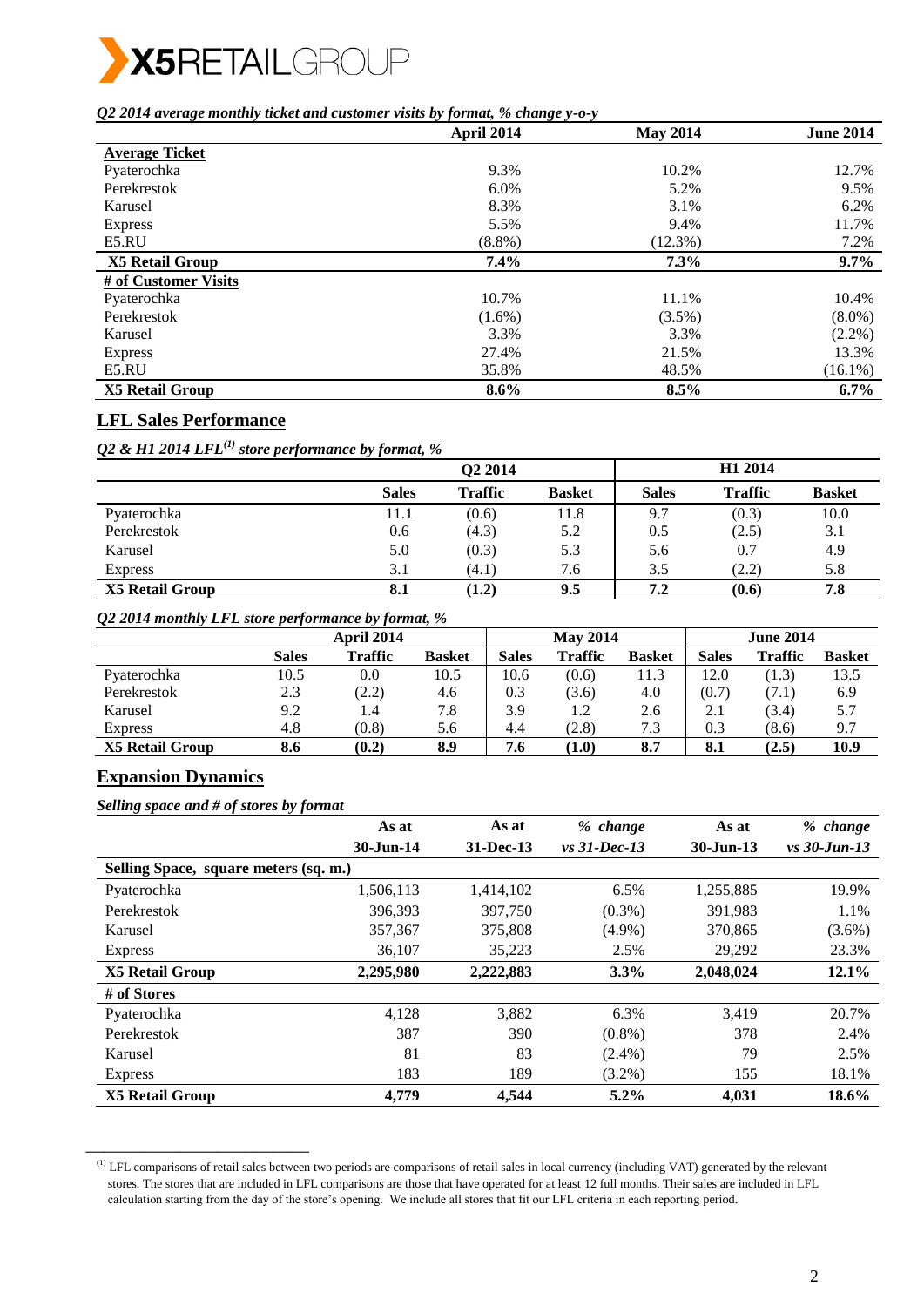

|                           | <b>Net Added</b>    | <b>Net Added</b>    | % change,   | <b>Net Added</b>    | <b>Net Added</b>    | % change,   |
|---------------------------|---------------------|---------------------|-------------|---------------------|---------------------|-------------|
|                           | O <sub>2</sub> 2014 | Q <sub>2</sub> 2013 | $y - 0 - y$ | H <sub>1</sub> 2014 | H <sub>1</sub> 2013 | $y - 0 - y$ |
| Net Selling Space, sq. m. |                     |                     |             |                     |                     |             |
| Pyaterochka               | 62,976              | 48,440              | 30.0%       | 92.011              | 64,531              | 42.6%       |
| Perekrestok               | 3,762               | 5,677               | (33.7%)     | (1,358)             | 8,524               | n/a         |
| Karusel                   | (3,163)             | 2,095               | n/a         | (18, 440)           | 2,616               | n/a         |
| <b>Express</b>            | (87)                | 3,548               | n/a         | 883                 | 2,609               | $(66.1\%)$  |
| <b>X5 Retail Group</b>    | 63,487              | 59,760              | $6.2\%$     | 73,097              | 78,280              | $(6.6\%)$   |
| Net # of Stores           |                     |                     |             |                     |                     |             |
| Pyaterochka               | 162                 | 140                 | 15.7%       | 246                 | 199                 | 23.6%       |
| Perekrestok               | 3                   | 7                   | $(57.1\%)$  | (3)                 | 8                   | n/a         |
| Karusel                   |                     |                     | n/a         | (2)                 |                     | n/a         |
| <b>Express</b>            | (4)                 | 15                  | n/a         | (6)                 | 21                  | n/a         |
| <b>X5 Retail Group</b>    | 161                 | 163                 | $(1.2\%)$   | 235                 | 229                 | 2.6%        |

#### *Selling space and # of stores added by format*

*Regional contribution to formats' total net selling space growth y-o-y in Q2 2014, %* 

| $\sim$         | Central | <b>North-West</b> | Other     | <b>Total change</b> |
|----------------|---------|-------------------|-----------|---------------------|
| Pyaterochka    | 5.8%    | 1.3%              | 12.8%     | 19.9%               |
| Perekrestok    | 3.0%    | $0.1\%$           | $(2.0\%)$ | 1.1%                |
| Karusel        | 3.7%    | $(5.0\%)$         | $(2.4\%)$ | $(3.6\%)$           |
| <b>Express</b> | 23.3%   | $0.0\%$           | 0.0%      | 23.3%               |

# **Key Drivers for Q2 and H1 2014 Results**

## **Net retail & LFL sales:**

- Selling space expansion and the positive performance of maturing stores added over the past two years;
- Improvement in the average ticket and LFL basket due to changes in composition and increased volume, which were also supported by rising food inflation;
- Improved promotional and marketing campaigns at Pyaterochka;
- Assortment rotation and improvements, particularly in fresh categories, primarily at Pyaterochka and Karusel;
- Improvements in logistics' service levels and product availability on shelves, primarily at Pyaterochka;
- Abnormally cold weather in June 2014 resulting in lower traffic and higher ticket; and
- Calendarization of holidays: four-day long weekend in June 2014, compared to one holiday mid-week in June 2013, which positively impacted basket but had a negative effect on traffic.

## **Expansion:**

- Primarily organic growth in Pyaterochka's Central and Other regions and the Central region for Perekrestok; and
- In Q2 2014, X5 closed 10 Pyaterochkas, three Perekrestoks and 15 Express stores that did not meet the respective formats' efficiency criteria.

In H1 2014, X5 closed 16 Pyaterochkas, six Perekrestoks, two Karusels and 34 Express stores that did not meet the respective formats' efficiency criteria; additionally the Company disposed of 12 Perekrestok supermarkets located in the Ukraine.

Selling space growth y-o-y as of 30 June 2014 was particularly affected by the closure of two Karusels in Chelyabinsk and St.Petersburg in Q1 2014, with respective selling space of 4.4 and 10.9 thousand sq. m. and the resizing of a Karusel, which decreased net selling space by approximately 3.2 thousand sq. m. in Q2 2014. The disposal of X5's Ukrainian subsidiary in Q1 2014 resulted in a decrease of 11.0 thousand sq. m. in Perekrestok's net selling space.